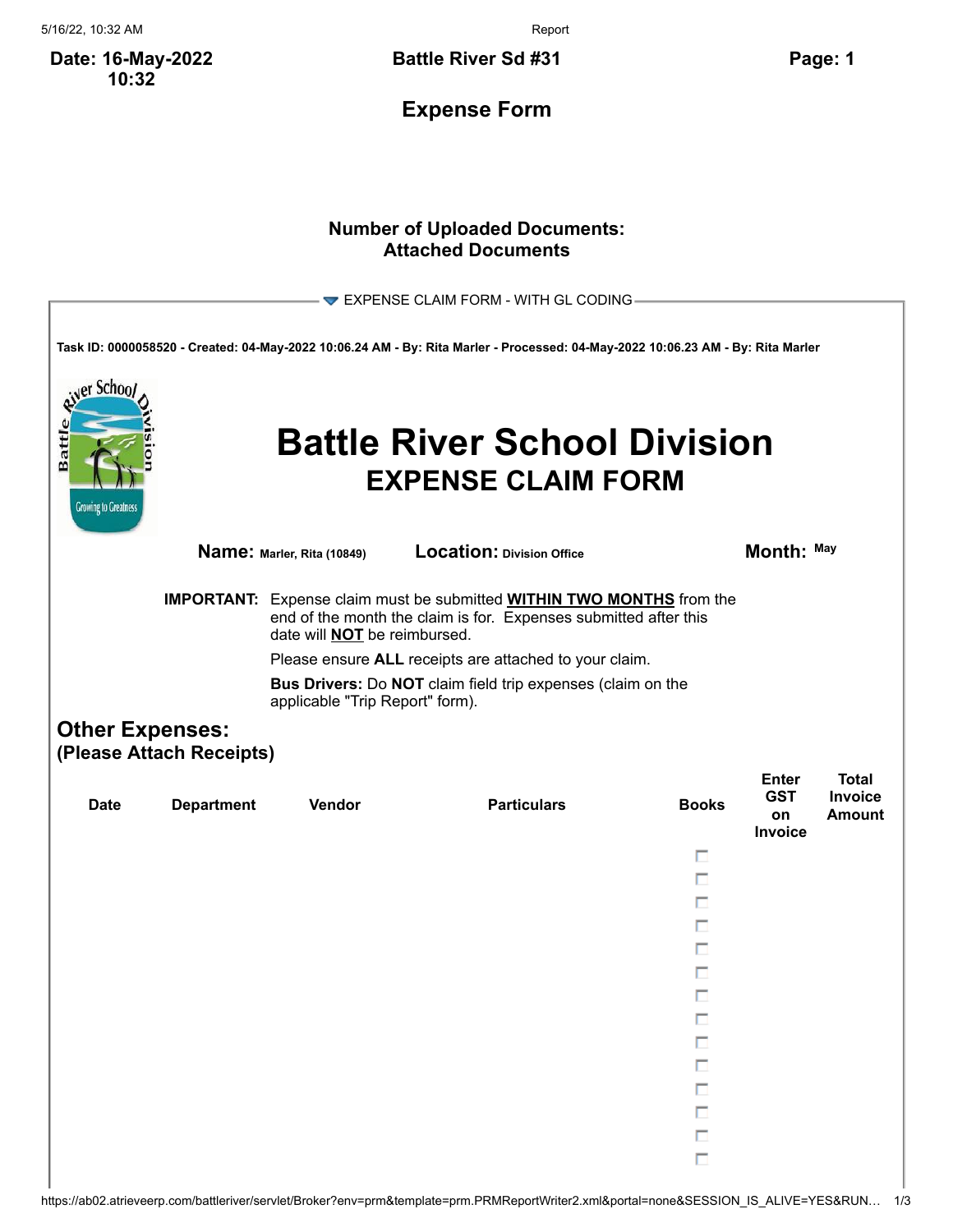г

## **REGULAR BUSINESS EXPENSES**

**Mileage and Meal Information:**

\*Check this box if your mileage claim for the calendar year **exceeds 5,000 KMS**

| <b>Date</b><br>(YYYYMMDD) | <b>Purpose</b> | From/To<br><b>Destination</b>                           | Km's<br>Round<br><b>Trip</b> | One<br><b>Way</b><br>Only | <b>Total</b><br><b>KMs</b> | <b>Total</b><br><b>Mileage</b><br><b>Expense</b> | <b>Breakfast</b>            | Lunch                     | <b>Dinner</b>     |
|---------------------------|----------------|---------------------------------------------------------|------------------------------|---------------------------|----------------------------|--------------------------------------------------|-----------------------------|---------------------------|-------------------|
| 02-May-2022               | school visit   | Killam<br>ø                                             | 146                          | п                         | 146.00                     | 84.68                                            | $\Box$ 11.00                | $\Box$ 15.00              | $\Box$ 23.50      |
|                           |                | ø                                                       |                              | п                         | 0.00                       | 0.00                                             | П                           | П                         | П                 |
|                           |                | ø                                                       |                              | П                         | 0.00                       | 0.00                                             | П                           | П                         | $\Box$            |
|                           |                | ø                                                       |                              | п                         | 0.00                       | 0.00                                             | П                           | П                         | П                 |
|                           |                | ø                                                       |                              | $\Box$                    | 0.00                       | 0.00                                             | П                           | П                         | П                 |
|                           |                | ø                                                       |                              | п                         | 0.00                       | 0.00                                             | П                           | П                         | П                 |
|                           |                | ø                                                       |                              | $\Box$                    | 0.00                       | 0.00                                             | П                           | П                         | П                 |
|                           |                | ø                                                       |                              | п                         | 0.00                       | 0.00                                             | П                           | П                         | П                 |
|                           |                | ø                                                       |                              | П                         | 0.00                       | 0.00                                             | П                           | П                         | П                 |
|                           |                | ø                                                       |                              | п                         | 0.00                       | 0.00                                             | П                           | П                         | П                 |
|                           |                | ø                                                       |                              | $\Box$                    | 0.00                       | 0.00                                             | П                           | П                         | П                 |
|                           |                | ø                                                       |                              | п                         | 0.00                       | 0.00                                             | П                           | П                         | П                 |
|                           |                | ø                                                       |                              | П                         | 0.00                       | 0.00                                             | П                           | П                         | П                 |
|                           |                | ø                                                       |                              | п                         | 0.00                       | 0.00                                             | П                           | П                         | П                 |
|                           |                | ø                                                       |                              | $\Box$                    | 0.00                       | 0.00                                             | П                           | П                         | П                 |
|                           |                | ø                                                       |                              | п                         | 0.00                       | 0.00                                             | П                           | П                         | П                 |
|                           |                | ø                                                       |                              | П                         | 0.00                       | 0.00                                             | П                           | П                         | П                 |
|                           |                | ø                                                       |                              | п                         | 0.00                       | 0.00                                             | П                           | П                         | П                 |
|                           |                | ø                                                       |                              | $\Box$                    | 0.00                       | 0.00                                             | П                           | П                         | П                 |
|                           |                | ø                                                       |                              | п                         | 0.00                       | 0.00                                             | П                           | П                         | П                 |
|                           |                |                                                         |                              | <b>Subtotals</b>          | 146.00                     | 84.68                                            | 0.00                        | 0.00                      | 0.00              |
|                           |                |                                                         | <b>Totals</b>                |                           |                            |                                                  |                             |                           |                   |
|                           |                | For Office Use Only:                                    |                              |                           |                            |                                                  |                             | Total Mileage 84.68       |                   |
|                           |                | <b>Total Subsistence</b><br><b>GST Auto Calculation</b> | 4.03                         |                           |                            |                                                  |                             | Total Subsistence 0.00    |                   |
|                           |                | <b>Total Other Expense</b><br><b>GST Entered</b>        | 0.00                         |                           |                            |                                                  |                             | Total Other Expenses 0.00 |                   |
|                           |                | <b>Grand Total GST</b>                                  | 4.03                         |                           |                            |                                                  |                             | Total Claim 84.68         |                   |
| <b>GL Account Number</b>  |                | <b>Taxes Included</b>                                   |                              | Amount                    |                            | <b>Tax Code</b>                                  |                             |                           | <b>Tax Amount</b> |
| 1404400000101             |                | H                                                       |                              | 84.68                     |                            | G                                                |                             |                           | 4.03              |
|                           |                |                                                         |                              |                           |                            |                                                  | <b>Total Without Taxes:</b> |                           | 80.65             |
|                           |                |                                                         |                              |                           |                            |                                                  | <b>Tax Total:</b>           |                           | 4.03              |
|                           |                |                                                         |                              |                           |                            |                                                  | <b>Total With Taxes:</b>    |                           | 84.68             |
|                           |                | <b>Comments:</b>                                        |                              |                           |                            |                                                  |                             |                           |                   |